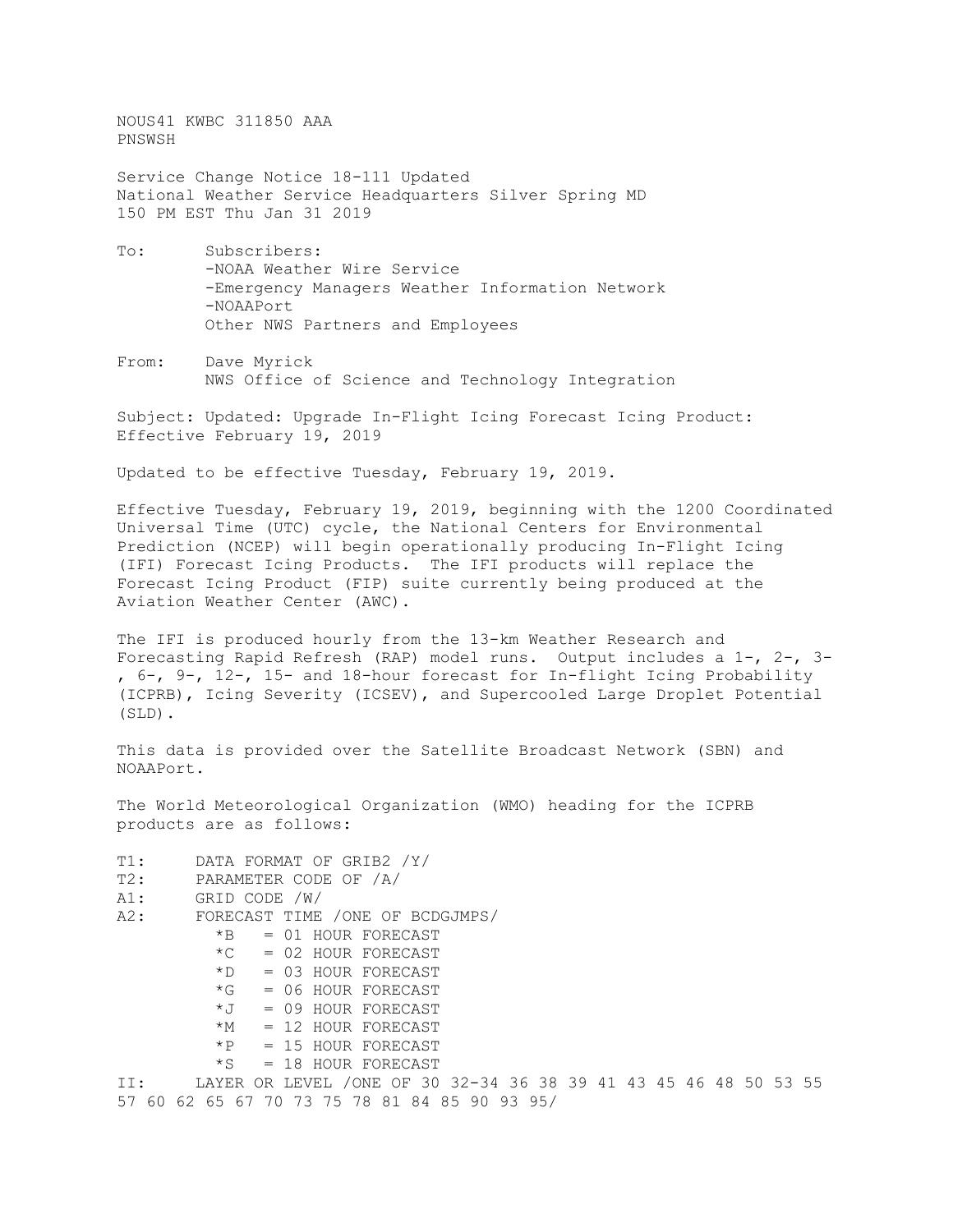```
CCCC: KKCI 
The WMO heading for the ICSEV products are as follows:
T1: DATA FORMAT OF GRIB2 /Y/<br>T2: PARAMETER CODE OF /L/
T2: PARAMETER CODE OF /L/<br>A1: GRID CODE /X/
A1: GRID CODE /X/<br>A2: FORECAST TIME
          FORECAST TIME /ONE OF BCDGJMPS/<br>*B = 01 HOUR FORECAST
             *B = 01 HOUR FORECAST<br> *C = 02 HOUR FORECAST
             *C = 02 HOUR FORECAST<br>*D = 03 HOUR FORECAST
                  = 03 HOUR FORECAST
             *G = 06 HOUR FORECAST
             *J = 09 HOUR FORECAST<br>*M = 12 HOUR FORECAST
             *M = 12 HOUR FORECAST<br>*P = 15 HOUR FORECAST
             *P = 15 HOUR FORECAST<br>*S = 18 HOUR FORECAST
                  = 18 HOUR FORECAST
II: LAYER OR LEVEL /ONE OF 30 32-34 36 38 39 41 43 45 46 48 50 53 55 
57 60 62 65 67 70 73 75 78 81 84 85 90 93 95/ 
CCCC: KKCI 
The WMO heading for the SLD products are as follows:
T1: DATA FORMAT OF GRIB2 /Y/<br>T2: PARAMETER CODE OF /A/
T2: PARAMETER CODE OF /A/<br>A1: GRID CODE /X/
A1: GRID CODE /X/<br>A2: FORECAST TIME
          FORECAST TIME /ONE OF BCDGJMPS/<br>*B = 01 HOUR FORECAST
                   = 01 HOUR FORECAST
             *C = 02 HOUR FORECAST
             *D = 03 HOUR FORECAST<br>*G = 06 HOUR FORECAST
             *G = 06 HOUR FORECAST<br>*J = 09 HOUR FORECAST
             *J = 09 HOUR FORECAST<br>*M = 12 HOUR FORECAST
             *M = 12 HOUR FORECAST<br>*P = 15 HOUR FORECAST
             *P = 15 HOUR FORECAST<br>*S = 18 HOUR FORECAST
                   = 18 HOUR FORECAST
II: LAYER OR LEVEL /ONE OF 30 32-34 36 38 39 41 43 45 46 48 50 53 55 
57 60 62 65 67 70 73 75 78 81 84 85 90 93 95/ 
CCCC:
Data will be available in GRIB2 on the NWS Gateway service via: 
ftp://tgftp.nws.noaa.gov/SL.us008001/DC.avspt/DS.fipgb/PT.grid_DF.gr1
https://tgftp.nws.noaa.gov/SL.us008001/DC.avspt/DS.fipgb/PT.grid_DF.gr1
```
A preview version of the data will be available on para National Operational Model Archive and Distribution System (NOMADS) here:

<https://para.nomads.ncep.noaa.gov/pub/data/nccf/noaaport/>

Changes will also be applied to the Aviation Digital Data Service (ADDS) to continue the product availability:

<https://www.aviationweather.gov/icing/>